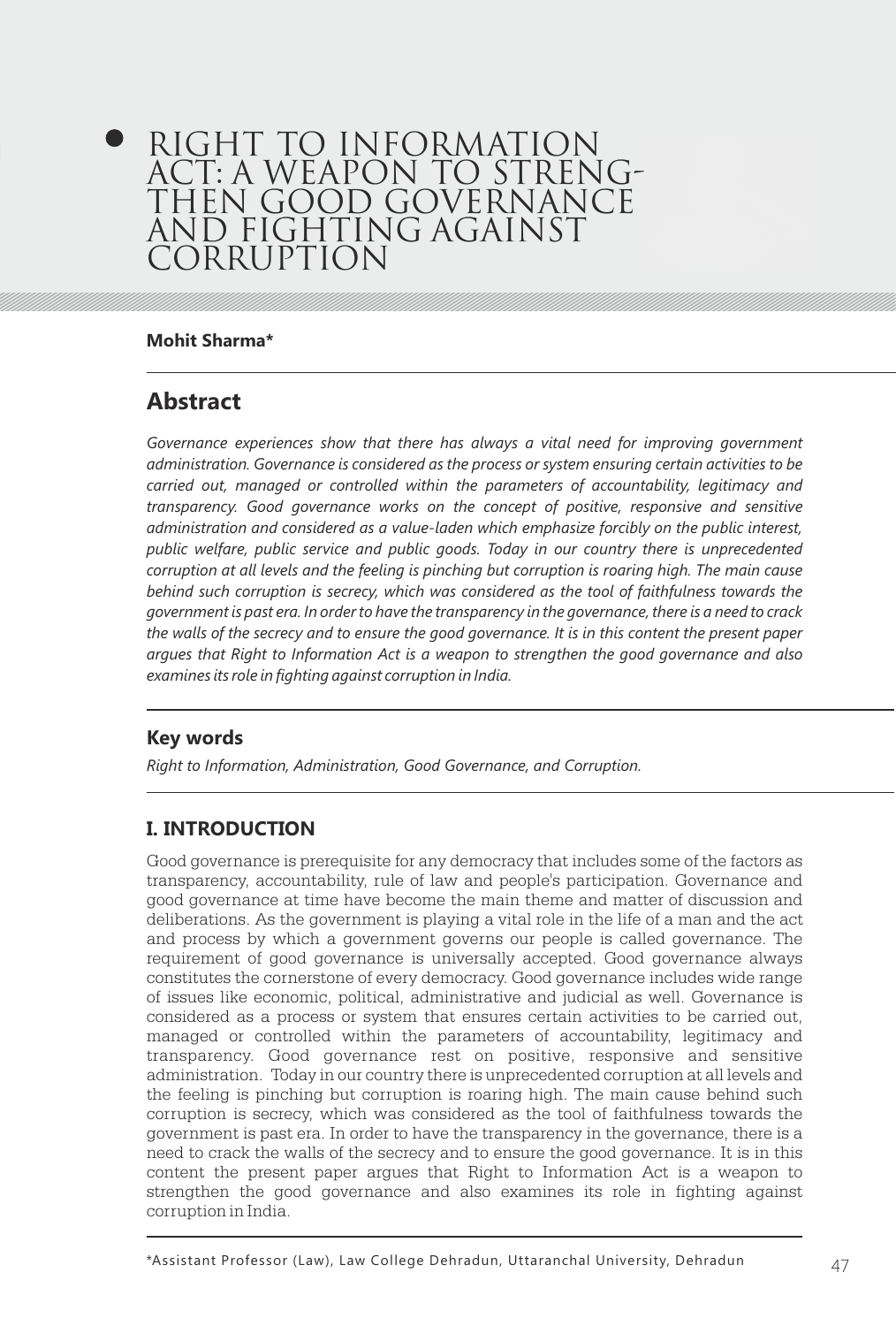## **II. RIGHT TO INFORMATION AND GOOD GOVERNANCE**

The concept of governance is as old as human civilization and defined as the process of decision making and includes the process by which the decisions taken are to be implemented or any act or process by which the government governs the people. The concept of good governance includes some of factors as transparency, accountability, rule of law and people participation. The need of good governance is universally accepted and prerequisite for democracy. India is also one of the democratic countries so there is a need of good governance and transparency. The government played an important role in the life of a common man as the state and its machinery should work for the welfare of the peoples. Good governance also includes within its ambit the wide range of issues as economic, political, judiciary and administrative as well and constitutes the cornerstone of every democracy.<sup>1</sup>

This Act provides an opportunity to the common people of the country to interact with the official and institutions. This Act is also considered as a potent missile to fight against corruption, arbitrariness and misuse of the power and having a noteworthy bearing on the good governance and development. Transparency and the accountability are the two very facets of the good governance and in the absence of any one the other cannot be in existence. To ensure the good governance there should be maximum disclosure and minimum confidentiality. The main thrust of such law is to transform the traditions of secrecy, red tapism and detachment that have long plagued India's monolithic and opaque bureaucracy.<sup>2</sup>

Accordingly to the World Bank, good governance entails sound public sector management (efficiency, effectiveness and economy), accountability, exchange and free flow of any information (transparency), and a legal framework required for the progress (justice, respect for human rights and liberties). ${}^{3}$  In seeming agreement with the World Bank, the Overseas Development Administration of the United Kingdom of Great Britain and Northern Ireland (now the Department for International Development), defines good governance by focusing on four major components namely legitimacy( government should have the consent of the governed), accountability (ensuring transparency, being answerable for actions and media freedom), competence (effective policy making, implementation and service delivery), and respect for law and protection of human rights.<sup>4</sup> The basic premise behind the rule of Right to Information is, since the government is for the people, it should be open, accountable and should not conceal anything from the people.

"Good governance" means the efficient and effective administration in a democratic framework. It involves high level organizational efficiency and effectiveness corresponding in a responsive way in order to attain the predetermined desirable goals of society. Good governance is essential dovetailing policies which the respective states must ensure while formulating their policies, necessary vary according to the particular

*<sup>1</sup> Shilpa, "Right to Information: A Tool to Strengthen Good Governance and Tackling Corruption", 2 International Journal of Humanities and Social Science Invention, 2013, pp. 46-51 2 Ibid.*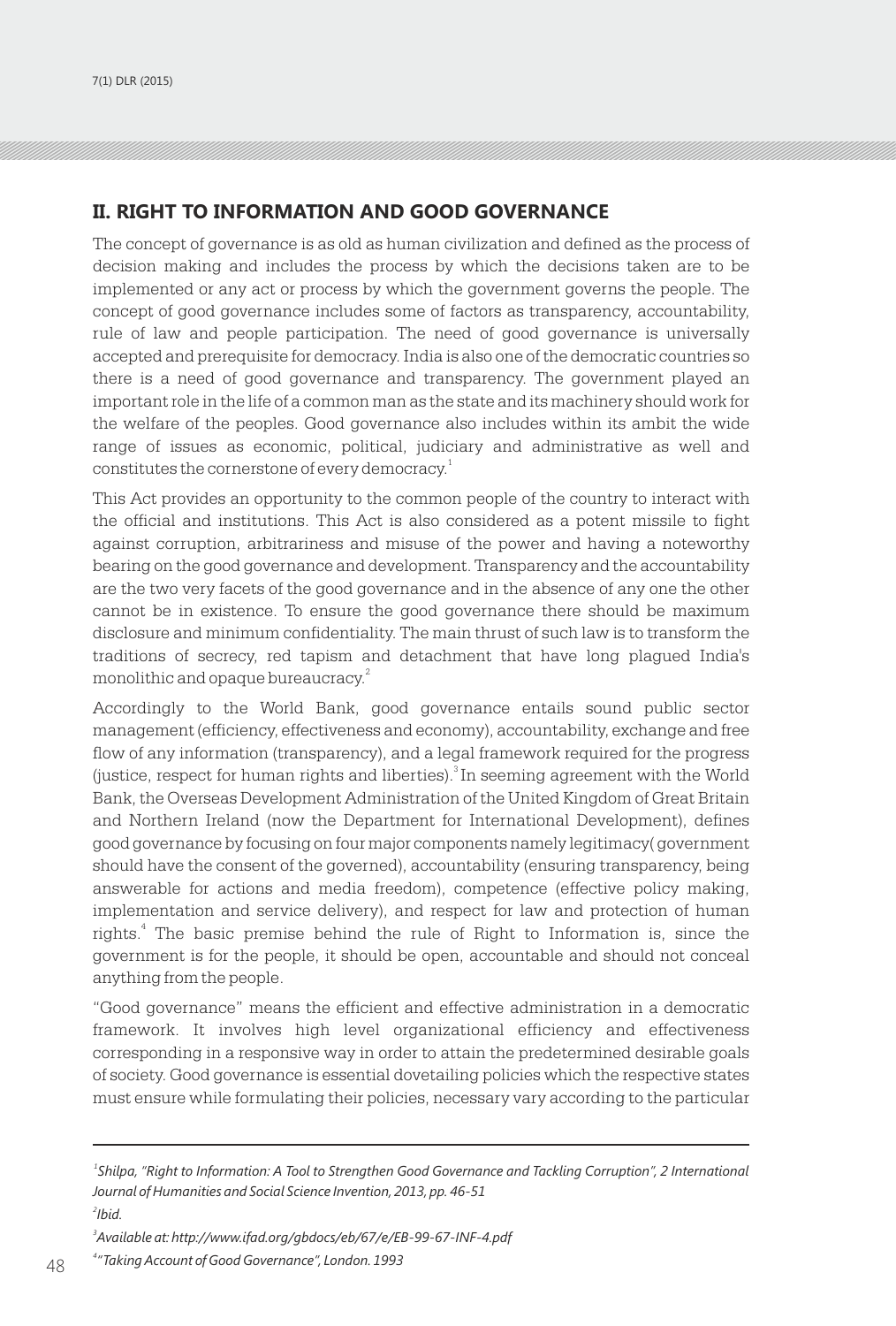circumstances and needs of different societies. Simultaneously the responsibility for determining and implementing such practices,based on transparency and accountability. According to the World Bank document viz. Governance and Development the parameters of good governance are as follows:<sup>5</sup>

- Legitimacy of the political system. This implies limited and democratic government.
- Freedom of association and participation by various social, economic, religious, cultural and professional groups in the process of governance.
- An established legal framework based on the rule of law and independence of judiciary to protect human rights, secure social justice and guard against exploitation and abuse of power.
- Bureaucratic accountability including transparency in administration, public policies, decision-making, monitoring and evaluation of government performance.
- Freedom of information and expression required for formulation of public policies, decision-making, monitoring and evaluation of government performance.
- A sound administrative system leading to efficiency and effectiveness.
- Co-operation between government and civil society organizations.

Actually good governance has eight major facets including participatory, consensus oriented, accountable, transparent, responsive, effective, efficient and equitable and also follow the rule of law. Good governance is an ideal which is difficult to achieve in its totality. However to ensure sustainable human development action must be taken to work towards achieving this ideal. The RTI is one of the important method by which the success in good governance may be achieved. $^{\mathrm{6}}$ 

The first and foremost task appears to attempt for a fundamental redefinition of governance, to change the mind set of bureaucracy, to overcome to colonial hang-over of the persistent notion of the Rulers and the Ruled, Governors and Governed, Government and the People, the us and they. The interaction between the administration and the citizen needs to be enhanced by the awareness of and respect for the constitutional rights of the people. Interaction is essential between free and self governing people and the agents appointed by them. Massive and sustained participation of civil society initiatives, self-help groups, voluntary organization etc is necessary to achieve a faster pace of socio socio-economic development and for building a more just caring and equitable society as envisioned by the constitution. The movement must be from governance to self-governance. This requires a radical re-shaping of policies so as to create an enabling and facilitating environment in which effective interaction between the government and the institutions of civil society becomes possible. $^{7}$ 

### **III. MAJOR COMPONENTS OF GOOD GOVERNANCE**

As per the World Bank, the united nation commission on human rights and Asian

 $5$ www.worldbank.org[visited on 20-11-2015]

<sup>6</sup> Caesar Roy, "Right to Information and its Significant to Ensure Good Governance in India", 2(3) Nyaya Deep, 2012, at 90

<sup>48</sup> 49 Rights, Ministry of Law and Justice, GoI,New Delhi (2000), para 11 7 The National Commission to Review the working of the Constitution paper on Enlargement of Fundamental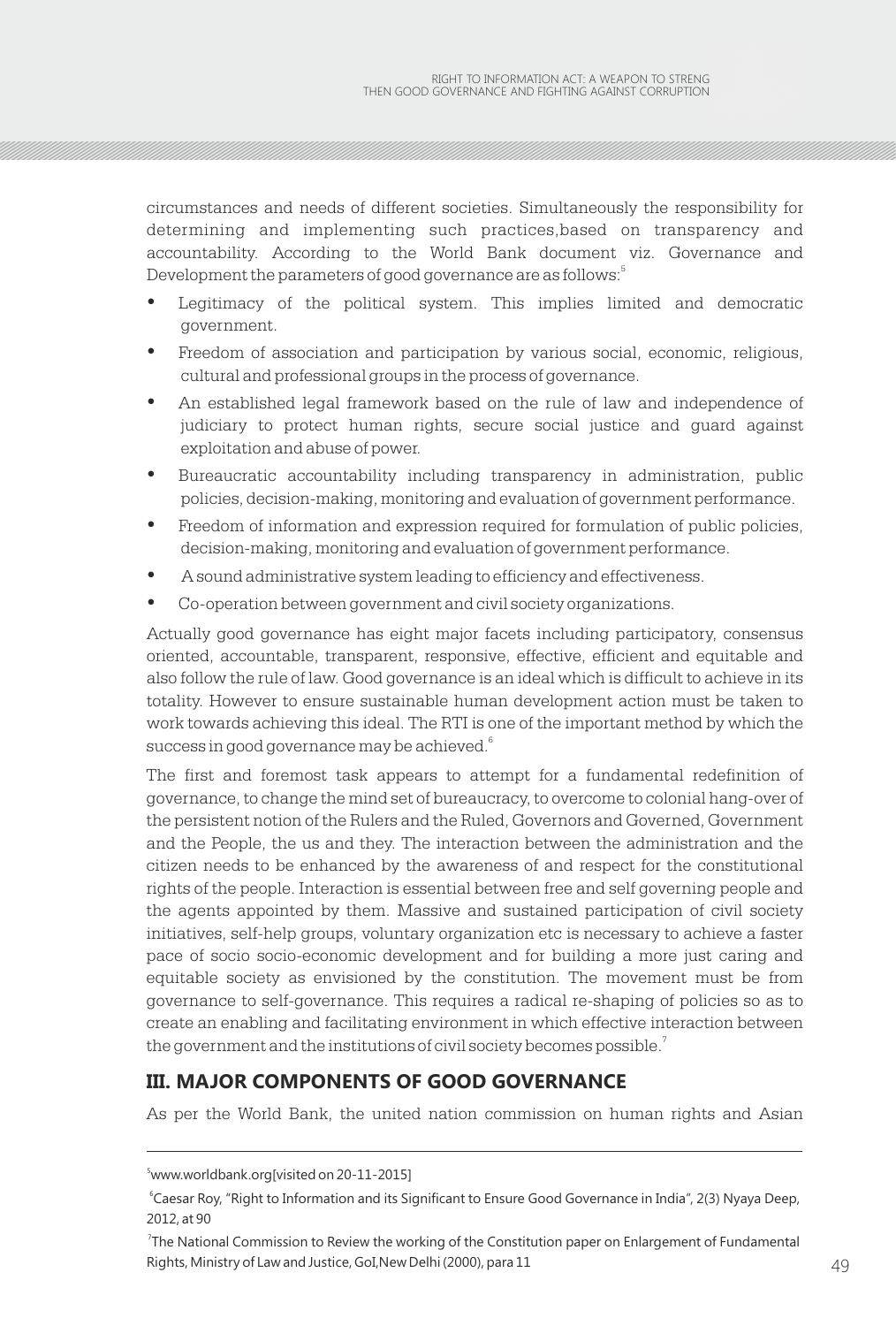development bank the good governance includes some attributes and some of them are discussed here:

#### **a) Transparency and Openness**

Transparency is always considered as the information is freely available and directly accessible to all those who will be affected by any decision and their enforcement. Access to any information is a great enabler of transparency and the citizens right to Information is considered as the soul of the transparency that improves the quality, ethics and the decision making power of the concerned authorities. In the perspective of governance, transparency refers to availability of information to the common public and clearness about functioning of government institutions. Without transparency that is unfettered access to timely and reliable information on decisions and performance, it would be difficult to call the general public sector entities to account as failure to supply information on any matter is a major problem with most of the legal system of the developing world. Without the concept of accountability, transparency would be of little value. The existence of both accountability and transparency is a precondition to effective, competent and equitable management in public institutions. $^{\mathrm{s}}$ 

#### **b) Accountability**

Power corrupts and absolute power corrupts absolutely. Right to Information attempts to lose the power syndrome of those entities that control the communication, gathering, processing, distribution and storage of information system because they will lose their power if such information is transferred from such power group to the common man. By transferring the information from such power groups to the common people they will be made accountable as the notion of democracy prescribed that the government is for the benefit of the common people at large and for the few of the chosen ones. Modern democracy embraces a wider and more direct concept of accountability as that goes beyond the traditionally well deified principle of accountability of the executive towards the legislature. Accountability is possible only when common people have access to information relating to the functioning of the government agencies.<sup>9</sup> Hence not only government institution but all private and civil organizations must be accountable to the public and to their institutional stakeholders. Accountability is one of the prerequisites of democratic or good governance. Accountability may be categorized into four broad  $t$ vpes: $10$ 

- (a) Accountability is associated with the idea of answerability, based on the premise that individual identity is determined by one's position in a structured relationship;
- (b) Liability, a second form of accountability, sees individual identity rooted in moreformalized expectations developed through rules, contracts legislation and similar relationships based on legalistic standing;
- (c) Accountability is associated with role-based expectations. Such roles foster blameworthiness as a basis for shaping and directing one's behaviour;

 $50$  Economic and Social Council, January 2006  $10D$  Definition of basic concept and terminologies in governance and public administration, the United Nations Economic and Social Council, January 2006

<sup>8</sup> The United Nations Development Programme, Transparency and Accountability in the Public Sector in the Arab Region, New York, 2004

<sup>9</sup> "Working Group Report on the Right to Information and Promotion of Open and Transparent Government", Government of India, 1997, Para 2.2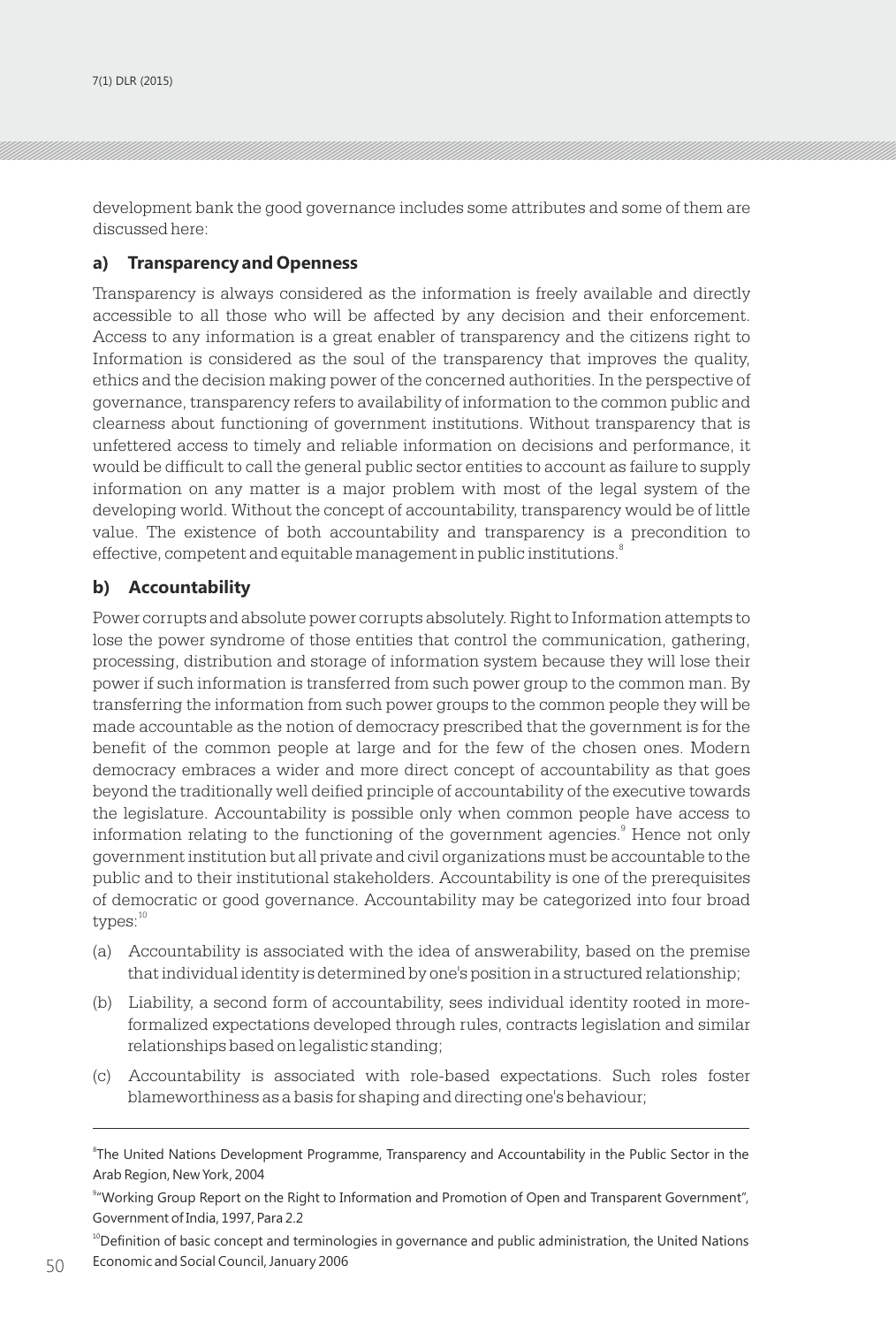(d) Accountability expectations are derived from an individual's perceived status in a community where attributions come into play.

### **c) Participation**

Good governance requires that civil society has the opportunity to participate during the formulation of development strategies and that directly affected communities and groups should be able to participate is the design and implementation of programme and projects. Even where projects have a secondary impact on particular localities or population groups, there should be a consultation process that takes their views into account. This aspect of governance is an essential element in securing commitment and support for projects and enhancing the quality of their implementation. $^{\rm 11}$ 

#### **d) Public Accountability**

Public accountability is a facet of administrative efficiency and the publication of any information serves as an instrument for the oversight of citizens. Information is considered as one of the means for fighting against the corruption therefore the government that creates or produces the trustworthy flow of information creates greater openness, transparency and accountability. International experience also shows that countries allow their citizen's access to public information held by the government, have checked on the reduction of the corruption and this resulted into the substantial increase in the administrative efficiency.

The public accountability is a part of the governance and the Government consist of public servant is accountable to the public for their service. Therefore accountability and governance is the part and parcel of the government, which acts as principle and the agent and make an impact on the public. When any government agency translates any government policy into any programme, the success of such transaction is very much dependent on a clear understanding and outcome of the result that was sought. There is no surprising fact that the history of accountability and governance within the public has shifted from measuring inputs to measuring outputs and matching outputs to identifying outcomes. The only point that weakens the accountability or the effectiveness of the government or the public sector is the lack of information on any  $m$ atter $12$ 

#### **e) Responsibility of Public Authority**

Public authority is responsible to maintain its records and if possible on computer.<sup>13</sup> The authority is to publish within the time period of four months from the enactment of the Act some of the following information:

- The particulars of its organisation, function and duties.
- Powers and duties of its officers and employees.
- Procedure followed in the decision making process including supervision and accountability.

Public authority is to designate some of the officers to provide information to the

 $11$ Supra note 1

<sup>&</sup>lt;sup>12</sup>Liann Datziel, "Governance and Accountability in the Public Sector", 2003, available at: www.scoop.co.nz visited on 20-11-2015

 $^{13}$ The Right to Information Act, 2005, Section 4  $51$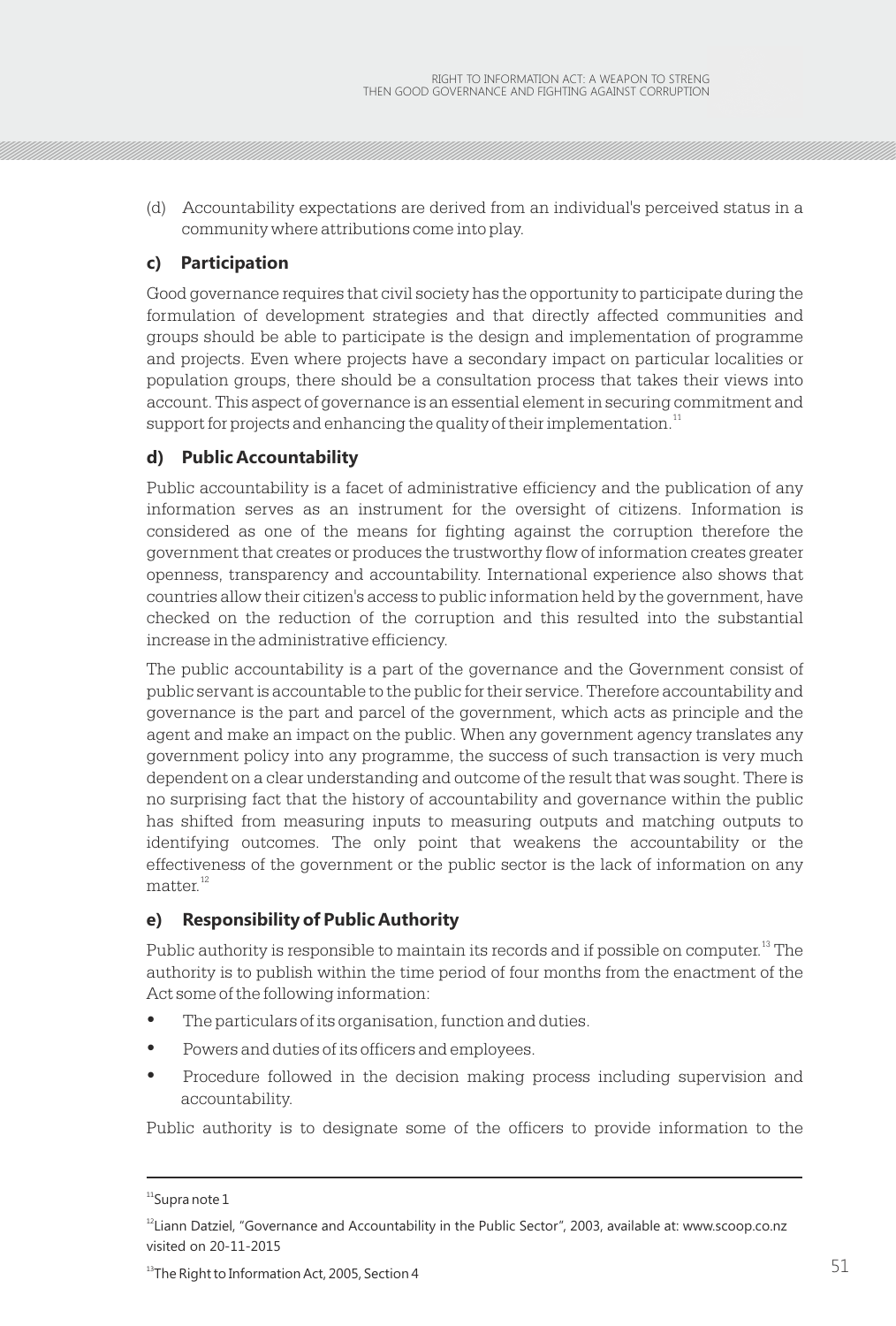citizens. $<sup>14</sup>$  Request for seeking the information can be made in Hindi, English or in any</sup> other official language of the area.<sup>15</sup> Such application is too accompanied with the prescribed fee and no fee is to be charged by any person of below poverty line. The application for information can be made to the Central or State office accordingly and the reason for seeking need not to be provided. On receiving the application the concerned is to provide the information within a time period of 30 days or otherwise may reject the application and in case where the information sought relating to the life or liberty of any person shall be provided within 48 hours only. This is the most comprehensive right and includes many things in its ambit for the benefit of the common people of the country.

#### IV. RIGHT TO INFORMATION AND FIGHT AGAINST CORRUPTION

The right to information, likely to reduce the corruption and increase administrative efficiency in so far as it provides every citizen of the country an enforceable right to question, examine, audit, review and assess government acts and decisions to ensure that these are consistent with the principles of public interest, integrity.

Different aspects of the importance of the right to information are discussed in a different way as: Abraham Lincoln, the very first President of the USA, understood the importance of right to information, when he rightly said, Government is of the people by the people and for the people. The first part of the people includes participative management the second by the people includes openness and transparency for the people and the third part for the people includes accountability, which means participation, minimizing corruption and good governance by sensitization of bureaucracy and bringing efficiency in the system. Right to Information Act, 2005 was accepted with the objectives of: $^{16}$ 

- Greater Transparency in functioning of public authorities.
- Improvement in accountability and performance of the government.
- Decision making process: and
- Reduction in corruption in the government departments.

The philosophy of secrecy rests on the ground that governance is not the business of the common people; however, in a democracy barring people from access to information smacks and sows the seeds of fascism. Granting maximum access to governmental materials and limiting confidentiality to minimum are a way for developing into a global jurisprudence of open government. It is important that locking up informational sources needs to be looked down, in the new world over.

Since law serves life, informational law has therapeutic value for the already anaemic Human Rights and people. Such a law is anathema for those in power. Power to the people implies their Right to Know and denies to government the right to hide. It "We the people" are final masters and performance auditors of bureaucracy, and then need for free access to all public information, agues for itself. How can Stockholm resolutions for environment conservation or "Health for all" or any other social welfare project may be

<sup>&</sup>lt;sup>14</sup>Id., Section 5

<sup>&</sup>lt;sup>15</sup>Id., Section 6

<sup>&</sup>lt;sup>16</sup>M.M. Ansari, "Impact of Right to Information on Development: A Perspective on India's Recent Experiences" paper presented at the UNESCO Lecture, Paris, May 15, 2008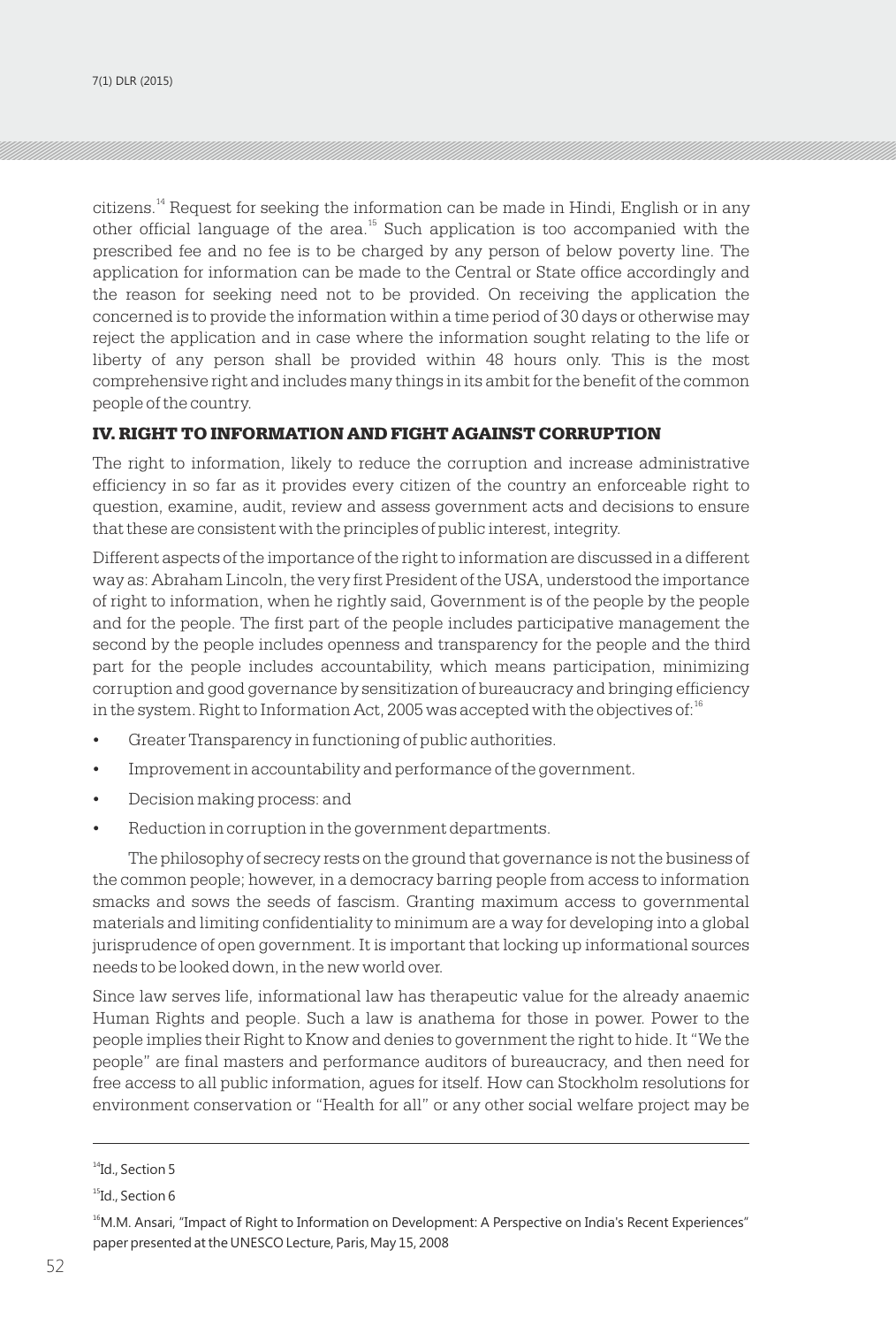meaningful, if full disclosure and processing of facts is not made into a human right? No people's struggle or workers fight for fair employment terms, or women organizations fighting for equality against gender discrimination, or effort of the disabled to be a part of the mainstream, or the displaced seeking relief and rehabilitation can achieve success in the absence of this right. $17$ 

Right to Information Act has become a reality consistent with the objectives of having a stable, honest, transparent and efficient government. True governments are not elected just by holding elections but from informed franchise. Efficient government cannot be run, by its mystic babu but from the enlightened participation of its populace in public affairs. Now the government will have to move fast a few steps further, as free flow of information for the citizens and non government institutions still suffers from several bottlenecks, for example existing legal framework, lack of understanding, the philosophy at the grass root level, and mind set of middle level employees for secrecy. To bring a change in attitude and mindset of civil servants, explicit change is required in the old rules so that it become a locomotive for human progress. Non obstinate clause in Section 14 of the Freedom of Information Act may not be sufficient to motive the bureaucracy to make access to information, and more liberal. The Act ensures free flow of information to the public, while inter alia protecting the national interest, sovereignty and integrity of India and friendly relations with foreign states.

Right to Information has been declared in truly sense as the concept of human rights and apart from the reactionary statutes like Prevention of Terrorism Act, 2002(POTA), police terror, misinformation and disinformation are the methods adopted by the States to conceal its crimes. Official secrecy being a shelter for the Government and ignorance of facts or their distortion becomes a tranquilizer for the public. Sometimes even the parliament is kept in the dark. Truth has no chance when it is stifled at birth. Freedom of information is fundamental of freedoms. The human essence fails to find expression under the legalized repression and the society is in itself fails to protest or dissent if the right to know is gagged by secrecy. Humanity is unable to manifest itself when sources of information are frozen beyond common access and the voices of resistance are terrorized into muteness or corrupted into silence.<sup>18</sup>

A fundamental postulate in a democratic polity means where the common people possess as a public right all the information affecting the matters of public concern, without which the business of the government or the private operations cannot intelligently be directed, controlled, mould, monitor or superintend. Without having the information on any matter the participation with absolute responsibility in the process of decision making cannot be taken by the common people of the country either directly or indirectly. In the quest for universal answer to this persistent malaise, it is much important to identify the main sources of the corruption inherent within the character of the state machine that include a determined denial of transparency, accessibility, accountability, cumbersome and confusing procedures.

*<sup>17</sup>Harsh Mander and Abba Joshi, "The Movement for Right to Information in India: People's Power for the Control of Corruption", available at: www.humanrightinative.org/rti/India/articles/the%20Movement2* visited on 15- 11-2015

<sup>&</sup>lt;sup>18</sup>Justice V.R. Krishna Iyer, *The Dialectics and Dynamics of Human Rights in India: Yesterday, Today and Tomorrow* (Eastern Law House, Calcutta, 1999) pp.15-16  $\frac{1}{2}$  53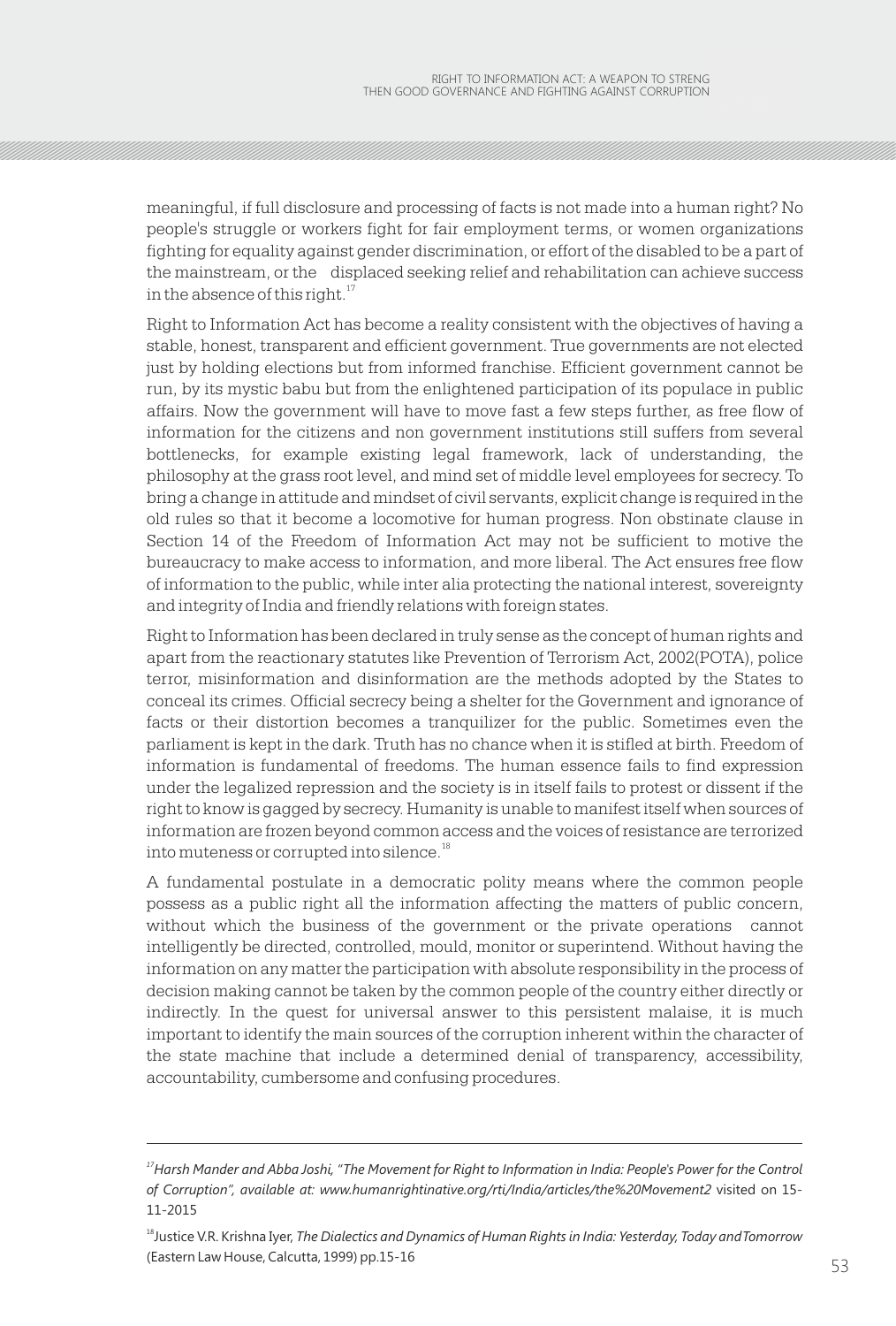7(1) DLR (2015)

As the information is considered a power of the common man and the executive at all the level attempts to withhold the information from the reach of such common man in order to increase its scope for control, patronage, arbitrary, corrupt and unaccountable exercise of power. Therefore demystification of rules and regulations, procedures, complete transparency and pro- active dissemination of the relevant information amongst the common public is potentially much strong safeguard against the corruption. Ultimately the most effective check on the corruption is that where the citizens of the country themselves have the right for seeking the information from the state and thereby to enforce the transparency and accountability.<sup>19</sup>

Information is the currency and every citizen requires it into their life as necessary for governance of the society, the greater the access of the citizen to information the greater would be the responsiveness of government towards the community and the greater restriction are placed on access, the greater feeling of powerlessness are held. Without the proper information common people cannot adequately exercise their rights and responsibilities as the citizens or make any informed choice. The information kept by the Government is the national resources, neither the particular government of the day nor any public officials creates those information for their own benefit but such information is created in order to discharge their legitimate duties and for the service of the public for whose benefit the institution of the government exist. It follows that the government and their officials are the trustees of such information created for the common people.<sup>20</sup> The Right to Information enables the members of the public to access the information contained into the documents that may otherwise be available only at the discretion of the government.

There are a numerous ways in which the information kept by the government is at least in theory accessible to the citizens of the country and the parliamentary system promotes such kind of procedure by transferring the information from the government to the parliament or to the respective legislatures and from there to the people, members of the public can also seek information on the concern matters from their elected representatives. Annual reporting, different committee reports, publication of the information and the requirements of the administrative law also increase the flow of information from the government to the common people.

However in practice the overwhelming culture of the bureaucracy remains as that of the secrecy, distance and mystification and not fundamentally different from the colonial times. In fact this preponderance of the bureaucratic secrecy is usually legitimized by a colonial law, the Official Secrets Act, 1923 that made the disclosure of any official information to the common pubic by any public servant an offence.

There is an expectation from the Right to Information laws in order to improve the quality of the decision making by the public authorities in both policy and administrative matters by removing the unnecessary secrecy that surrounded the decision making process. It also enables the groups and individuals to be informed about the criteria applied by the government agencies in making their decisions. It is hoped that this would enhance the quality of the participatory political democracy by providing all the

<sup>19</sup>Supra note 16

<sup>&</sup>lt;sup>20</sup>Minal M. Bapat, "Right to Information: Its Scope and Need", AJHC, 2008, pp. 14-15